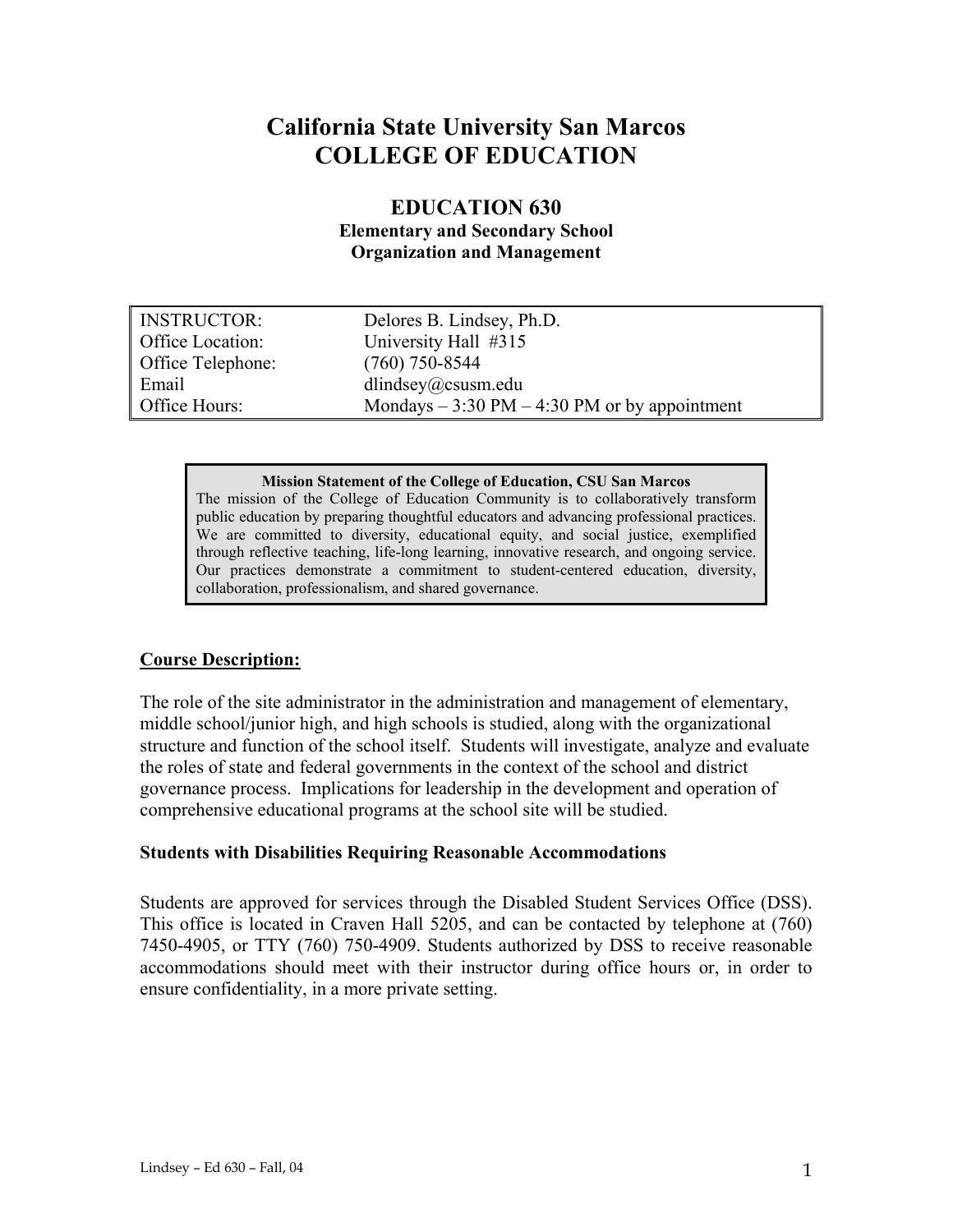# **Goals:**

This course will assist the candidate to:

- Organize and manage the structural and functional relationships in elementary  $\&$  secondary schools.
- Implement appropriate and effective managerial practices in schools.
- Implement effective and efficient shared decision-making and governance models.
- Effectively and efficiently manage school resources.
- Apply appropriate technology to school managerial functions and operations.

## **Objectives:**

Upon completion of the course the candidate will:

- ♦ Know the nature of decision-making in developing and implementing elementary and secondary policy and procedures.
- ♦ Know how to identify appropriate personnel to serve in various teaching, support, clerical, custodial, and administrative positions in schools.
- ♦ Understand and apply major behavioral objectives for various schools and devise methods for their evaluation.
- ♦ Know the nature of leadership, management, and administration and their sitespecific applications.
- ♦ Understand general concepts and specific application of site and school level appropriate personnel management.
- ♦ Understand organizational culture as it relates to various school levels.
- ♦ Understand and implement shared decision-making.
- ♦ Know how to identify, administer, and manage all resources needed for the implementation of specific educational programs.
- ♦ Understand relations with external communities including business and industry.

## **Texts:**

• Cunningham, William. G., & Cordeiro, Paula A., Educational Administration, A Problem-Based Approach (2000), Allyn and Bacon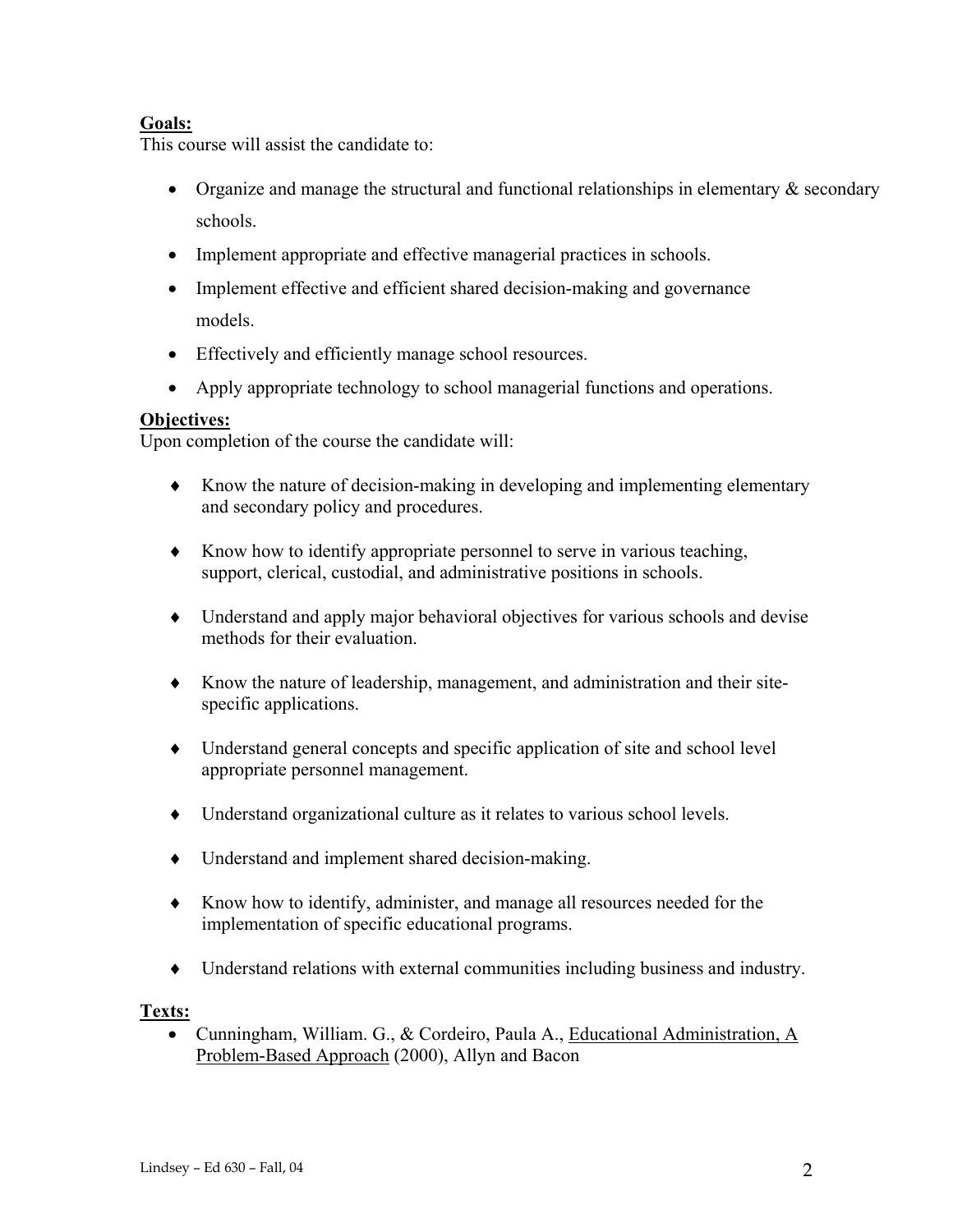• Snowden and Groton, School Leadership and Administration, 5th Edition

## **Course Requirements:**

- Each class member will be expected to attend class regularly and participate in class discussions.
- Each student will write and submit a *professional goals* paper.
- Each student will prepare a topic paper and give an oral presentation on a current issue facing educational leaders.
- Each student will prepare a "context map" that displays the current influences on local school environments.
- Students should come to class having read the assigned case and textbook readings.
- Students will successfully complete an essay-style final exam.

## GRADING POLICY

The following factors will be considered in determining a final grade:

1. Attendance

If you miss two class sessions or are late (or leave early) for more than three sessions you cannot receive a grade of "A". If you miss three class sessions, you cannot receive a grade higher than a "C+".

Due to the dynamic nature of this course, all students are expected to attend all classes and participate actively. Should a student miss more than 20% of class tine, s/he may be dropped from the course at the discretion of the instructor. Should the student have extenuating circumstances, I urge you to contact the instructor as soon as possible.

- 2. Class participation
- 3. Readings and written assignments
- 4. Case Study Analysis
- 5. Presentations
- 6. Final Exam

## **Assignments**

Each student is expected to keep a portfolio notebook that includes course syllabus, class notes, assignments, research articles, and summary comments on current events. Assignments are due on dates set by the instructor. Failure to submit the assignments in a timely manner may result in loss of grade points.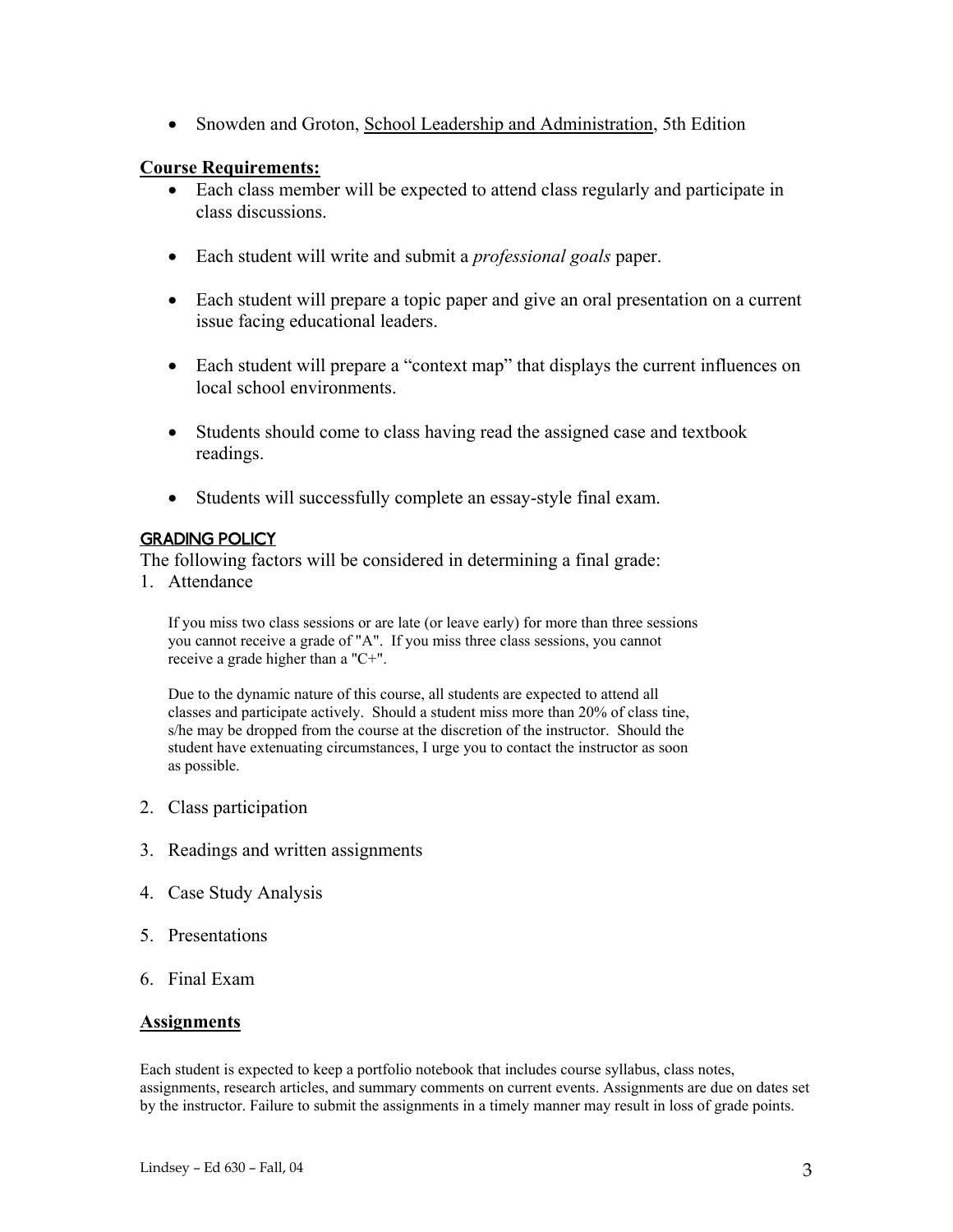Students are expected to use webmail.csusm.edu as the source of their email address. The instructor will use email for announcements, reminders, and feedback for students.

### **Context Map:**

Each student will design/draw a graphic organizer displaying the current context of schools under the impact of social, political, economic, legal, and cultural influences. The map will be a class activity as well as an out-of-class assignment. The Context Map will be submitted on **October 4, 2004** for evaluation. The map then becomes a "work in progress" as the context of schools change.

### **Professional Goals:**

Write a 2 page paper describing your professional goals. Be sure to include both short- and long-term thinking. The assignment will be evaluated on the thought and organization the student has given to their professional future. These goals will be referred to throughout the semester. The professional goals paper is due in draft form on **October 25, 2004**.

### **Topic Paper:**

Select a topic related to school leadership that you have interest in learning more about. Describe a variety of perspectives, research findings, and references that support any positions or recommendations you may take. Your topic paper should not exceed eight pages and should be double-spaced. All topic papers are due on or before **November 15, 2004**. The instructor will assist you with the selection of your topic.

#### **Oral group presentations:**

Students will work in groups of 4 or 5. Present to the class a challenge related to school leadership. Develop the issue with your group and make recommendations for how you would deal with this challenge. At the conclusion of your problem-solving activity, please distribute to the class a two-page description of the problem and solutions you would recommend. **Presentations should be approximately 15 minutes and include all group members in the preparation and presentation**.

### **Final Exam:**

The final exam will include questions from class discussions, readings, and current events. It will be a take-home essay exam and is due on **December 13, 2004**. The exam will be distributed on November 29, 2004.

### **Grading:**

| Class participation      | 15% |
|--------------------------|-----|
| <b>Context Map</b>       | 15% |
| Professional Goals paper | 10% |
| Group presentation       | 15% |
| Topic paper              | 25% |
| Final exam               | 20% |

|              | $A =$ | 90-100    |
|--------------|-------|-----------|
| B            | $=$   | 80-89     |
| $\mathbf{C}$ |       | $= 70-79$ |
| $\mathbf{D}$ | $=$   | 60-69     |

 $F =$  Below 60 points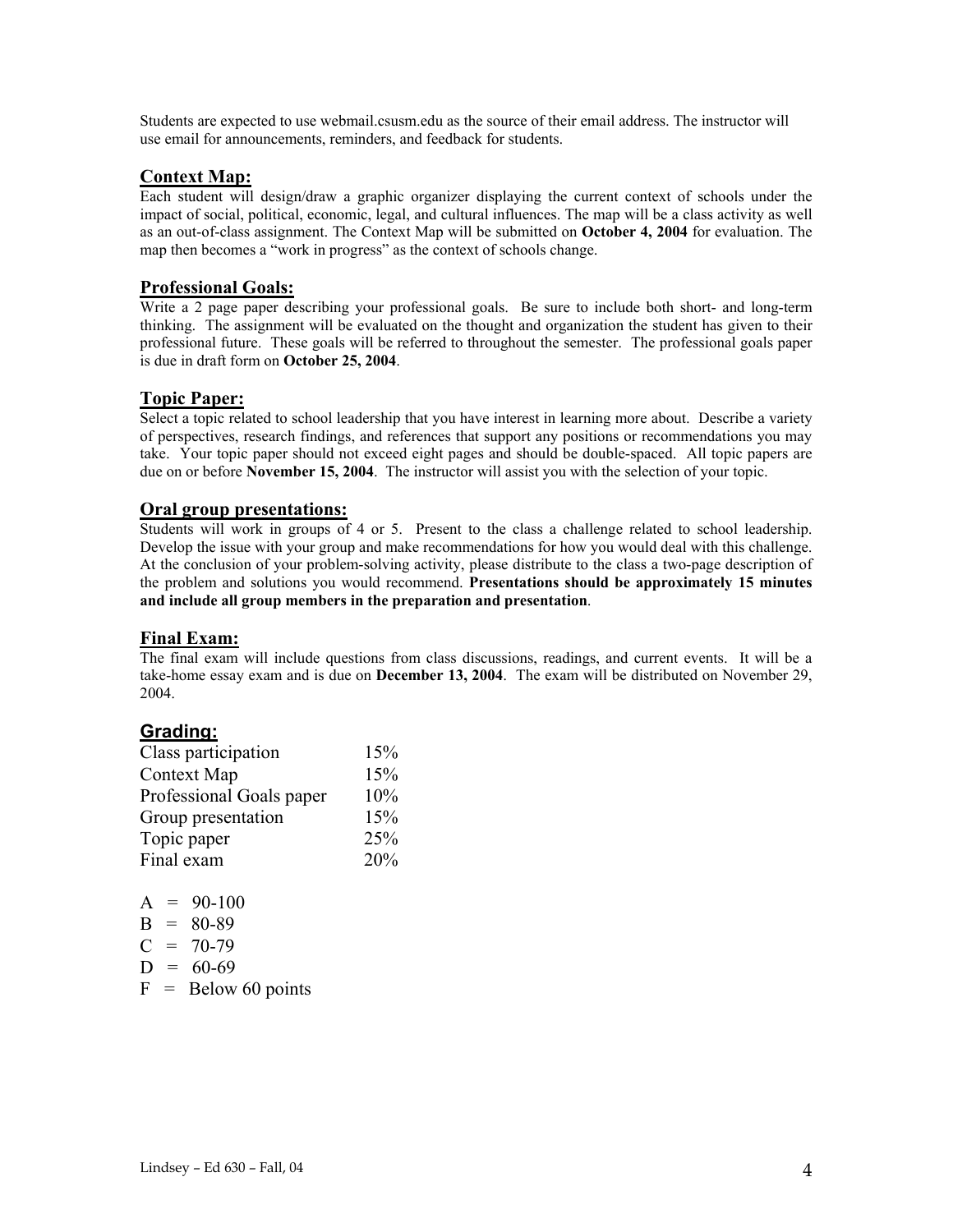# **TENTATIVE SCHEDULE**

| Date:    | <b>Topics and assignments:</b>                                                                                                                                                         |
|----------|----------------------------------------------------------------------------------------------------------------------------------------------------------------------------------------|
| 08/30/04 | Introductions, course overview, explanation of field work, "Why<br>do you want to be an administrator?"                                                                                |
| 09/06/04 | NO CLASS - Labor Day                                                                                                                                                                   |
| 09/13/04 | Schools in today's complex environment. Build a Context Map<br>State and Federal Role in Public Education,<br>Introduction of Case study                                               |
| 09/20/04 | Readings - Organization of School Districts, Case Study - Field<br>Experience, Cunningham, Chapters 2 and 5                                                                            |
| 09/27/04 | Readings - Governance of Local School Districts<br>Group 1 presentation                                                                                                                |
| 10/04/04 | Readings - Concepts of School Law at the School Site, Cunningham,<br>Chapter 11<br>Context Map due<br>Group 2 presentation                                                             |
| 10/11/04 | Readings - Concepts of Finance at the School Site, Cunningham,<br>Chapter 12<br>Readings - Collective Bargaining and Site Leadership, Cunningham<br>pp 309-310<br>Group 3 presentation |
| 10/18/04 | No class meeting                                                                                                                                                                       |
| 10/25/04 | Student Learning and Assessment - Field Work Update,<br>Cunningham, Chapter 8<br>Professional Goals draft paper due<br>Group 4 presentation                                            |
| 11/01/04 | Readings - School Reform, Case Study, Cunningham, Chapter 3<br>Group 5 presentation                                                                                                    |
| 11/08/04 | Readings - Case Study, Relations with the External Public Including<br>Business and Industry, Cunningham, Chapter 4                                                                    |